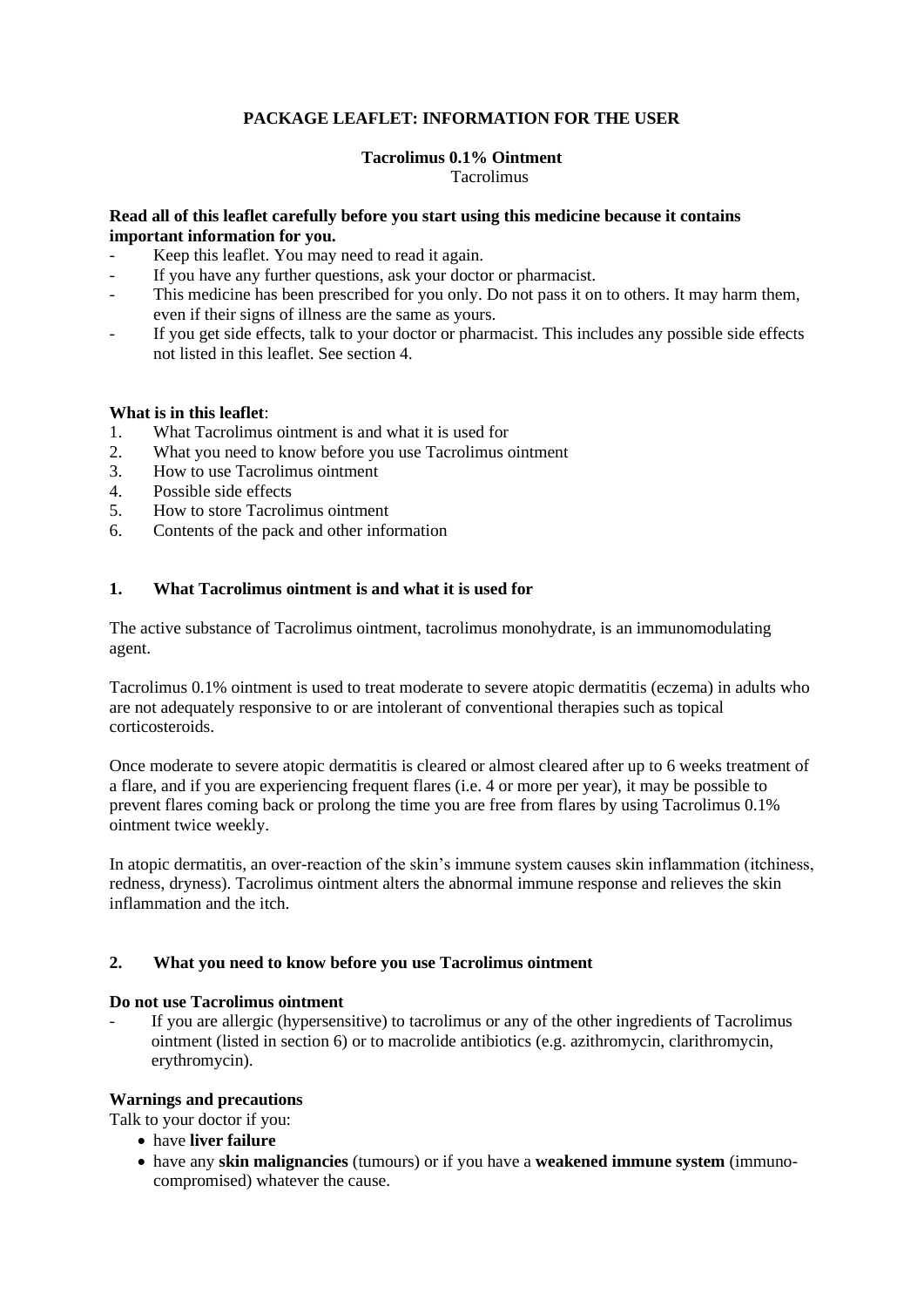- have an **inherited skin barrier disease** such as Netherton's syndrome, lamellar ichthyosis (extensive scaling of the skin due to a thickening of the outer layer of the skin), or if you suffer from **generalised erythroderma** (inflammatory reddening and scaling of the entire skin).
- have a cutaneous Graft Versus Host Disease (an immune reaction of the skin which is a common complication in patients who have undergone a bone marrow transplant).
- have **swollen lymph nodes** at initiation of treatment. If your lymph nodes become swollen during treatment withTacrolimus ointment, consult your doctor
- have **infected lesions**. Do not apply the ointment to infected lesions. notice any **change to the appearance of your skin**, please inform your physician.
- Based on the results of long term studies and experience, a link between Tacrolimus ointment treatment and the development of malignancies has not been confirmed, but definitive conclusions cannot be drawn.
- Avoid exposing the skin to long periods of sunlight or artificial sunlight such as tanning beds. If you spend time outdoors after applying Tacrolimus ointment, use a sunscreen and wear loose fitting clothing that protects the skin from the sun. In addition, ask your doctor for advice on other appropriate sun protection methods. If you are prescribed light therapy, inform your doctor that you are using Tacrolimus ointment as it is not recommended to use Tacrolimus ointment and light therapy at the same time.
- If your doctor tells you to use Tacrolimus ointment twice weekly to keep your atopic dermatitis cleared, your condition should be reviewed by your doctor at least every 12 months, even if it remains under control. In children, maintenance treatment should be suspended after 12 months, to assess whether the need for continued treatment still exists.
- Patients should be advised not to bathe, shower or swim immediately after applying the ointment; water may wash off the medicine.
- It is recommended to use Tacrolimus ointment at the lowest possible strength, at the lowest frequency and for the shortest possible duration necessary. This decision should be based on your doctor's assessment of how your eczema responds to Tacrolimus ointment

Do not smoke or go near naked flames - risk of severe burns. Fabric (clothing, bedding, dressings etc) that has been in contact with this product burns more easily and is a serious fire hazard. Washing clothing and bedding may reduce product build-up but not totally remove it.

## **Children**

- Tacrolimus 0.1 % ointment is **not approved for children younger than 16 years of age**. Therefore it should not be used in this age group. Please consult your doctor.
- The effect of treatment with Tacrolimus ointment on the developing immune system in children, especially the young, has not been established.

# **Other medicines, cosmetics and Tacrolimus ointment**

Tell your doctor or pharmacist if you are taking or have recently used or might use any other medicines.

You may use moisturising creams and lotions during treatment with Tacrolimus ointment but these products should not be used within two hours of applying Tacrolimus ointment.

The use of tacrolimus at the same time as other preparations to be used on the skin or while taking oral corticosteroids (e.g. cortisone) or medicines which affect the immune system has not been studied.

## **Tacrolimus ointment with alcohol**

While using Tacrolimus ointment, drinking alcohol may cause the skin or face to become flushed or red and feel hot.

## **Pregnancy and breast-feeding**

If you are pregnant or breast-feeding, think you may be pregnant or are planning to have a baby, ask your doctor or pharmacist for advice before using this medicine.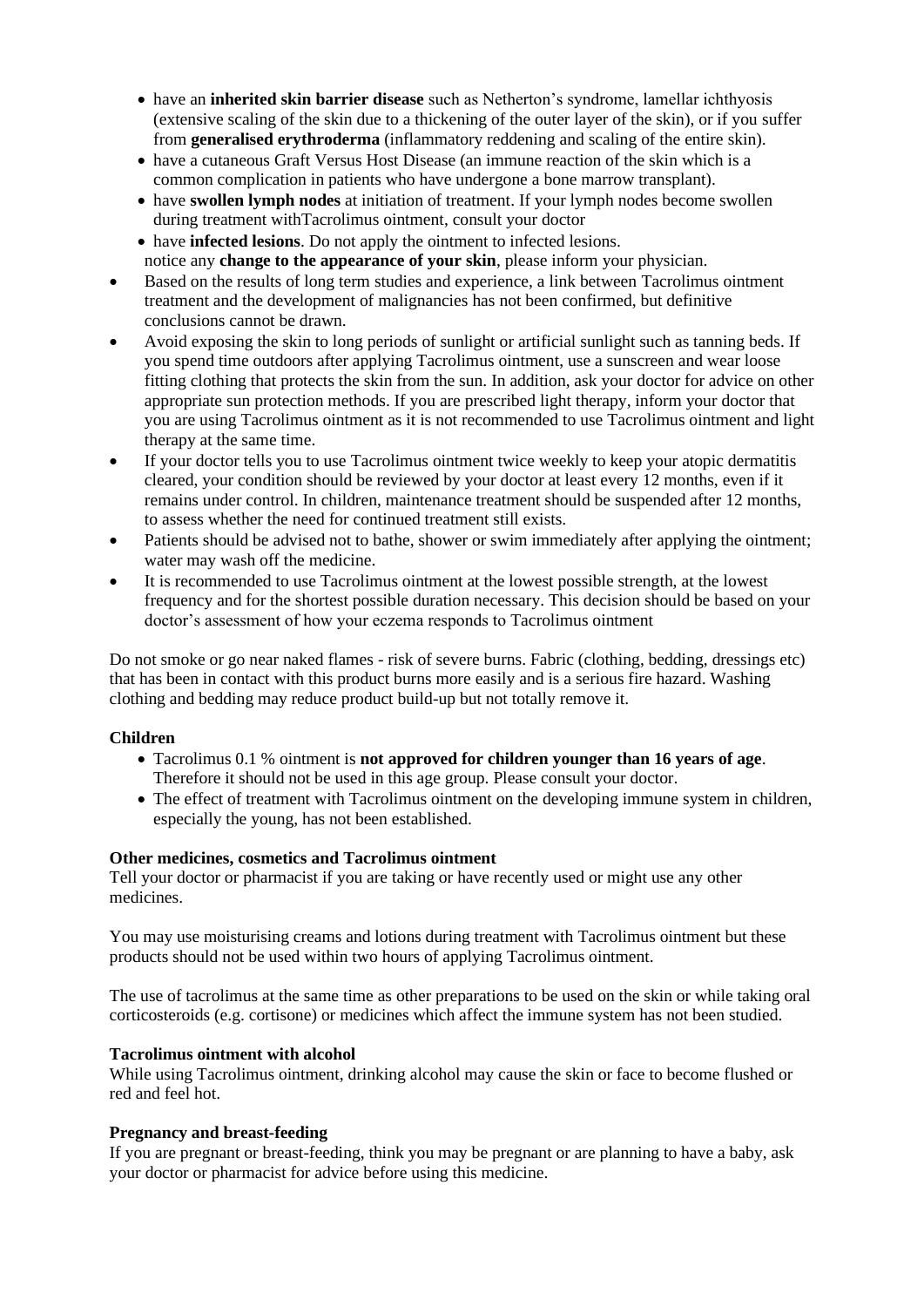# **3. How to use Tacrolimus ointment**

Always use Tacrolimus ointment exactly as your doctor has told you. Check with your doctor or pharmacist if you are not sure.

- Apply Tacrolimus ointment as a thin layer to affected areas of your skin.
- Tacrolimus ointment may be used on most parts of the body, including the face and neck and in the creases of your elbows and knees.
- Avoid using the ointment inside your nose or mouth or in your eyes. If the ointment gets on any of these areas, it should be thoroughly wiped off and/or rinsed off with water.
- Do not cover the skin being treated with bandages, wraps or other wound dressing.
- Wash your hands after applying Tacrolimus ointment unless your hands are also being treated.
- Before applying Tacrolimus ointment after a bath or shower, be sure your skin is completely dry.
- Do not bathe, shower, or swim immediately after applying the ointment. Water may wash off the medicine.

## **Adults (16 years of age and older)**

Two strengths of tacrolimus ointment (tacrolimus 0.03% ointment and tacrolimus 0.1% ointment) are available for adult patients (16 years of age and older). Your doctor will decide which strength is best for you.

Usually, treatment is started with Tacrolimus 0.1% ointment twice a day, once in the morning and once in the evening, until the eczema has cleared. Depending on the response of your eczema your doctor will decide if the frequency of application can be reduced or the lower strength, tacrolimus 0.03% ointment, can be used.

Treat each affected region of your skin until the eczema has gone away. Improvement is usually seen within one week. If you do not see any improvement after two weeks, see your doctor about other possible treatments.

You may be told by your doctor to use Tacrolimus 0.1% ointment twice weekly once your atopic dermatitis has cleared or almost cleared. Tacrolimus 0.1 % ointment should be applied once a day twice weekly (e.g. Monday and Thursday) to areas of your body commonly affected by atopic dermatitis. There should be 2–3 days without Tacrolimus ointment treatment between applications. If symptoms reappear you should use Tacrolimus ointment twice daily as outlined above and arrange to see your doctor to review your treatment.

## **If you accidentally swallow some ointment**

If you accidentally swallow the ointment, consult your doctor or pharmacist as soon as possible. Do not try to induce vomiting.

## **If you forget to use Tacrolimus ointment**

If you forget to apply the ointment at the scheduled time, do it as soon as you remember and then continue as before.

If you have any further questions on the use of this product, ask your doctor or pharmacist.

# **4. Possible side effects**

Like all medicines, Tacrolimus ointment can cause side effects, although not everybody gets them.

Very common (may affect more than 1 in 10 people):

• burning sensation and itching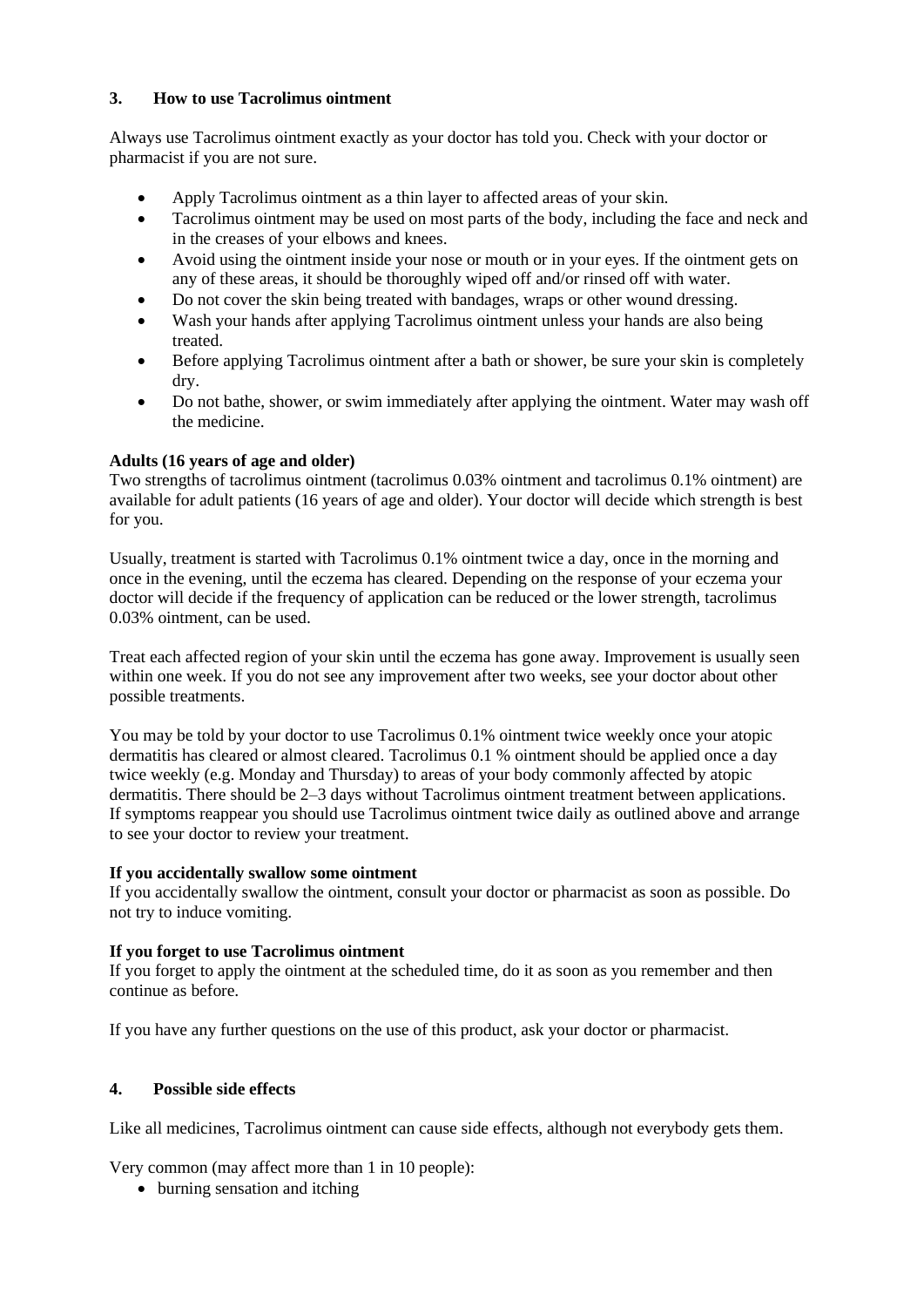These symptoms are usually mild to moderate and generally go away within one week of using Tacrolimus ointment.

Common (may affect up to 1 in 10 people):

- redness
- feeling of warmth
- pain
- increased skin sensitivity (especially to hot and cold)
- skin tingling and irritation
- rash
- local skin infection regardless of specific cause including but not limited to: inflamed or infected hair follicles, cold sores, generalised herpes simplex infections
- facial flushing or skin irritation after drinking alcohol is also common
- application site hypersensitivity

Uncommon (may affect fewer than 1 in 100 people):

• acne

Following twice-weekly treatment application site infections have been reported in adults.

Rosacea (facial redness), rosacea-like dermatitis, lentigo (presence of flat brown spots on the skin), oedema at the application site and herpes eye infections have been reported during post-marketing experience.

## **Reporting of side effects**

If you get any side effects, talk to your doctor or pharmacist. This includes any possible side effects not listed in this leaflet. By reporting side effects you can help provide more information on the safety of this medicine.

**For UK**- You can also report side effects directly via Yellow Card Scheme,Website: www.mhra.gov.uk/yellowcard or search for MHRA Yellow Card in the Google Play or Apple App Store.

## **5. How to store Tacrolimus ointment**

Keep out of the sight and reach of children.

Do not use Tacrolimus ointment after the expiry date which is stated on the tube and carton after EXP. The expiry date refers to the last day of that month. Do not store above 25ºC.

Discard open tubes 90 days after opening, even if they are not empty. They should not be kept for future use.

Do not throw away any medicines via wastewater or household waste. Ask your pharmacist how to throw away medicines you no longer use. These measures will help to protect the environment.

## **6. Contents of the pack and other information**

## **What Tacrolimus ointment contains**

The active substance is tacrolimus monohydrate. One gram of Tacrolimus 0.1% ointment contains 1.0 mg tacrolimus (as tacrolimus monohydrate).